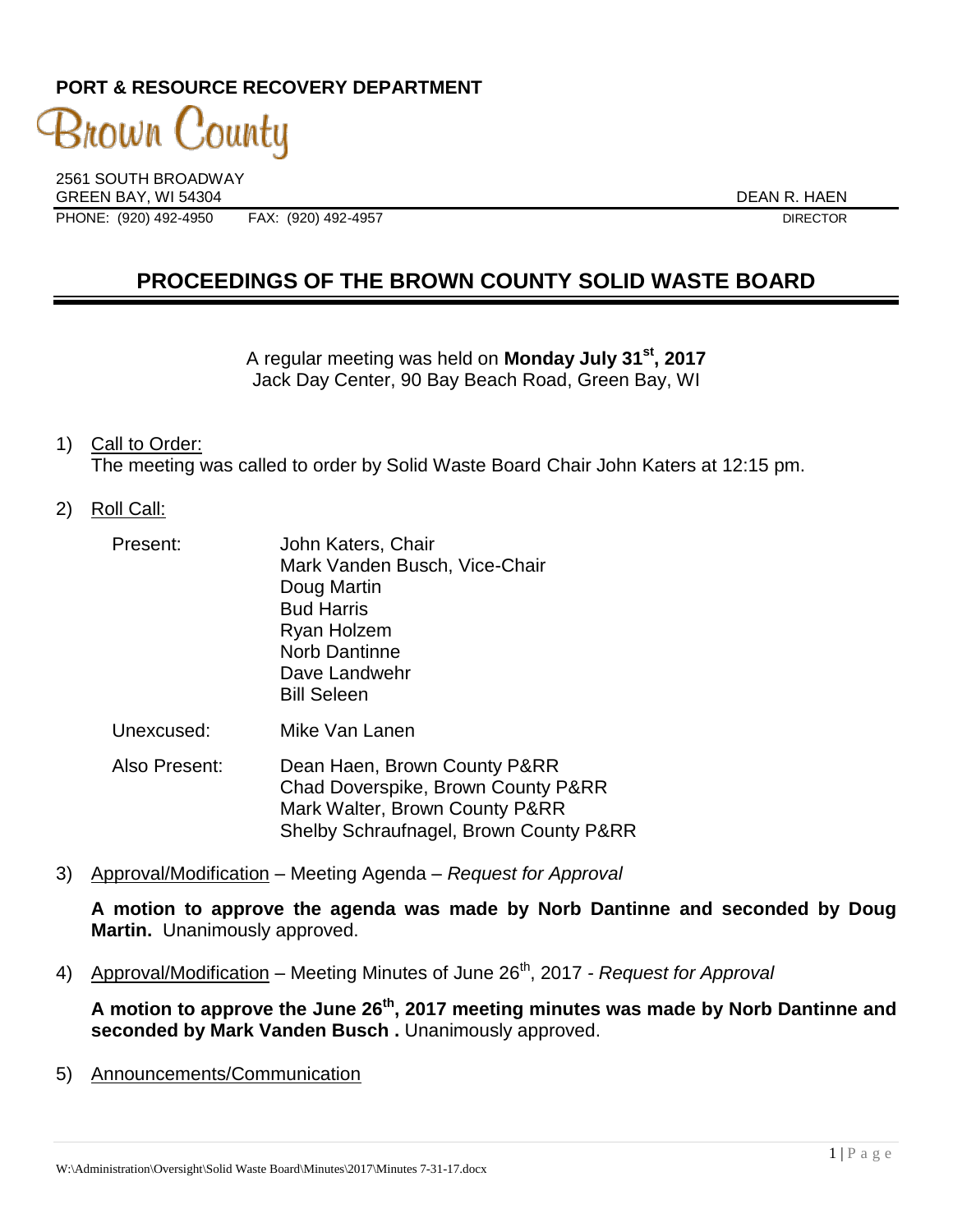Josiah Santana has been hired as a part-time associate.

The Customer Appreciation Day will take place on August 22<sup>nd</sup> at the Waste Transfer Station and August 23rd at the Recycling Transfer Station.

An article regarding the South Landfill was in the Wrightstown newspaper recently.

### 6) 2018 Budget – *Request for Approval*

Mr. Haen explained the budget approval process to the board. A letter will be sent to all preferred and contracted customers with information regarding the Resource Recovery budget changes so these companies and municipalities can build their budget.

Regarding preferred and contracted rates, the CPI changed 1.78% and the proposed increase is 1.2%.

Regarding Waste Transfer Station, clean shingles will decrease from \$20 to \$18 per ton to better compete with the shingle recycler across the road. Mr. Landwehr suggested to increase the cost of dirty shingles to offset the lower clean shingle rate. Early and late delivery fee will decrease from \$300 to \$250. The existing 10 cy compactor will be replaced with a 15 cy compactor at an estimated cost of \$225,000.

The Solid Waste Transfer Station has experienced a 30+% increase in small users over the past 5 years. This is likely the result of municipalities charging for bulk pick-up. This has increased the congestion at the scale house and within the transfer station from residential customers. Changes over the past few years include adding a residential drop-off site, expanded hours of operation, and improved technology to handle the congestion. Additional improvements are necessary and long-term scalable plans are needed. The minimum delivery charge will increase from \$15.00 to \$20.00 with the minimum delivery rate increasing from 600 lbs. to 800 lbs. Additionally, entrance modifications will be planned for that may include a new entrance road (\$250,000), adding a second scale (\$125,000) and adding queuing lanes with 2 lines funneling down to 1 before the scale and new computer software and credit card reader (\$35,000)

Regarding Hazardous Material Recovery, the fee for universal waste will increase from \$0.25/lb. to \$0.30/lb. The facility will be modified to accommodate a second entrance and unloading area to meet peak demand and improve customer service times. A second entrance will include additional floor scale and cash register (\$29,000). Two fast doors will be installed in HMR and the MRF warehouse to reduce heat loss (\$33,000), and a vertical storage racking system will be installed in the glass bays to improve use of available space (\$7,000).

Regarding recycling, commodity markets have improved from \$77/ton in June 2016 to \$92/ton in June 2017. Brown County is anticipating the markets to remain stable and are budgeting for a \$10/ton payment to partner municipalities, \$5/ton to contract customers and \$0 for non-contract customers. Brown County will replace the front-end loader estimated at \$250,000. Lastly, hours of operation will be expanded from 8:00 am – noon to 8:00 am – 2:00 pm on Saturdays following a County-observed holiday.

Regarding the general area, engineering work towards a Plan of Operation submittal to the Wisconsin Department of Natural Resources for the South Landfill will be advanced (\$250,000). Leasing land for an anaerobic digester operation for animal waste will also be considered. The East Landfill Gas-To-Energy Facility will be converted to a passive flare.